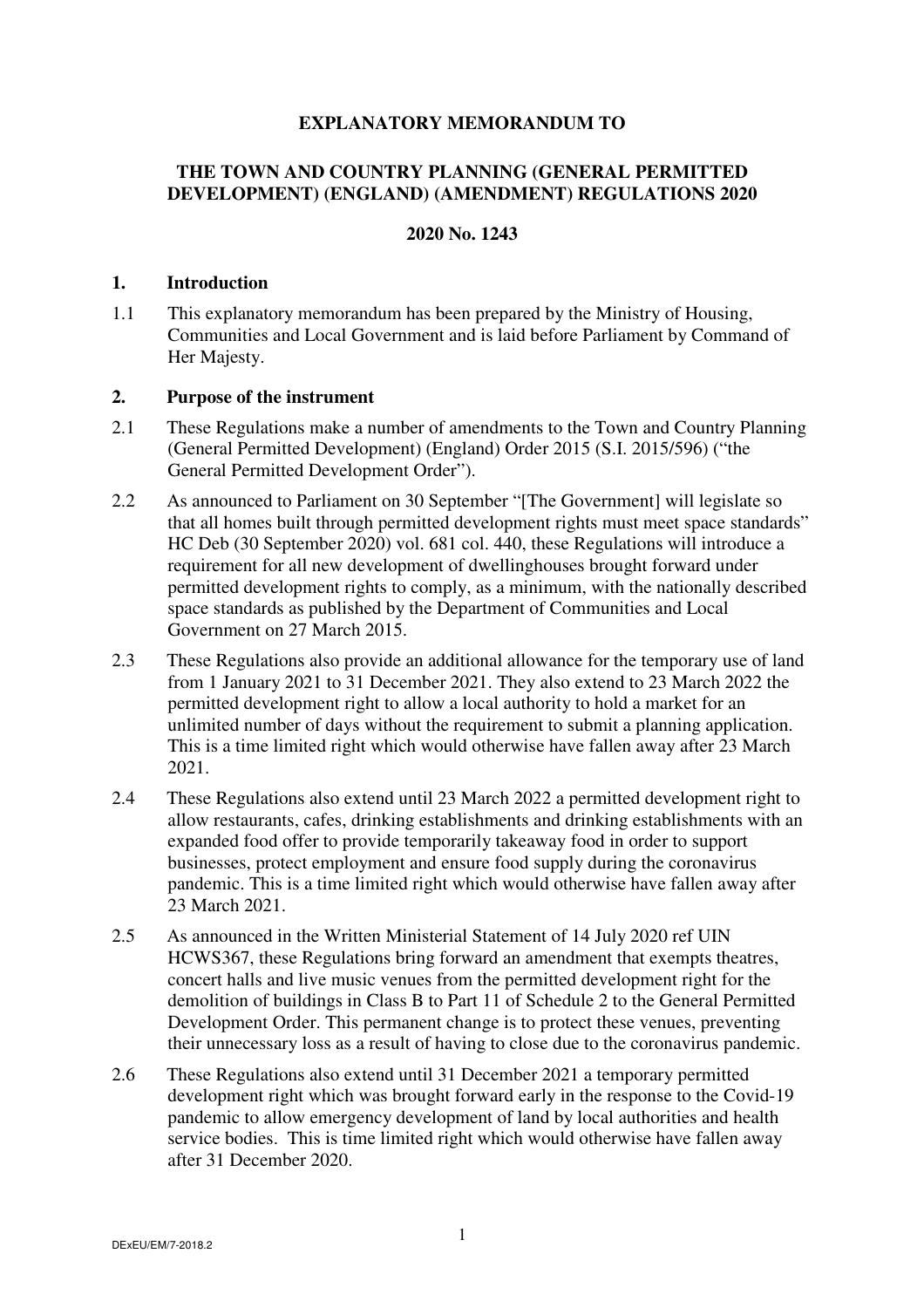- 2.7 These Regulations additionally extend from 6 months to up to 12 months the existing permitted development right under Class Q of Part 19 of Schedule 2 to the General Permitted Development Order to allow development by or on behalf of the Crown on Crown land for purposes such as preventing an emergency, reducing, controlling or mitigating the effects of an emergency or taking other action in connection with an emergency. This is a permanent change. A new additional right to allow for development of Crown land for purposes relating to a pandemic for a period of 12 months is also introduced.
- 2.8 These Regulations also amend the Compensation Regulations to ensure that compensation is only payable on a refused application of the demolition of a theatre, music performance venue or concert hall within 12 months of these Regulations coming into force.

# **3. Matters of special interest to Parliament**

#### *Matters of special interest to the Joint Committee on Statutory Instruments.*

3.1 None.

# *Matters relevant to Standing Orders Nos. 83P and 83T of the Standing Orders of the House of Commons relating to Public Business (English Votes for English Laws)*

- 3.2 As the instrument is subject to negative resolution procedure there are no matters relevant to Standing Orders Nos. 83P and 83T of the Standing Orders of the House of Commons relating to Public Business at this stage
- 3.3 The instrument does not have any minor or consequential effects outside England as it applies only to development in England.

# **4. Extent and Territorial Application**

- 4.1 The territorial extent of this instrument is England and Wales.
- 4.2 The territorial application of this instrument is England.

# **5. European Convention on Human Rights**

5.1 As the instrument is subject to negative resolution procedure and does not amend primary legislation no statement is required.

# **6. Legislative Context**

- 6.1 Under Part 3 of the Town and Country Planning Act 1990 ("the 1990 Act") planning permission is required for the development of land. Planning permission may be granted on application to a local planning authority or by a development order made under the 1990 Act.
- 6.2 These Regulations amend the General Permitted Development Order which grants planning permission for a range of specific classes of development, subject to certain limitations and conditions. Planning permission granted under the General Permitted Development Order is known as a "permitted development right". The effect is that an application for planning permission does not need to be made to the local planning authority, although in some cases permitted development rights require the local planning authority to approve certain key planning matters before development can proceed. This is known as "prior approval".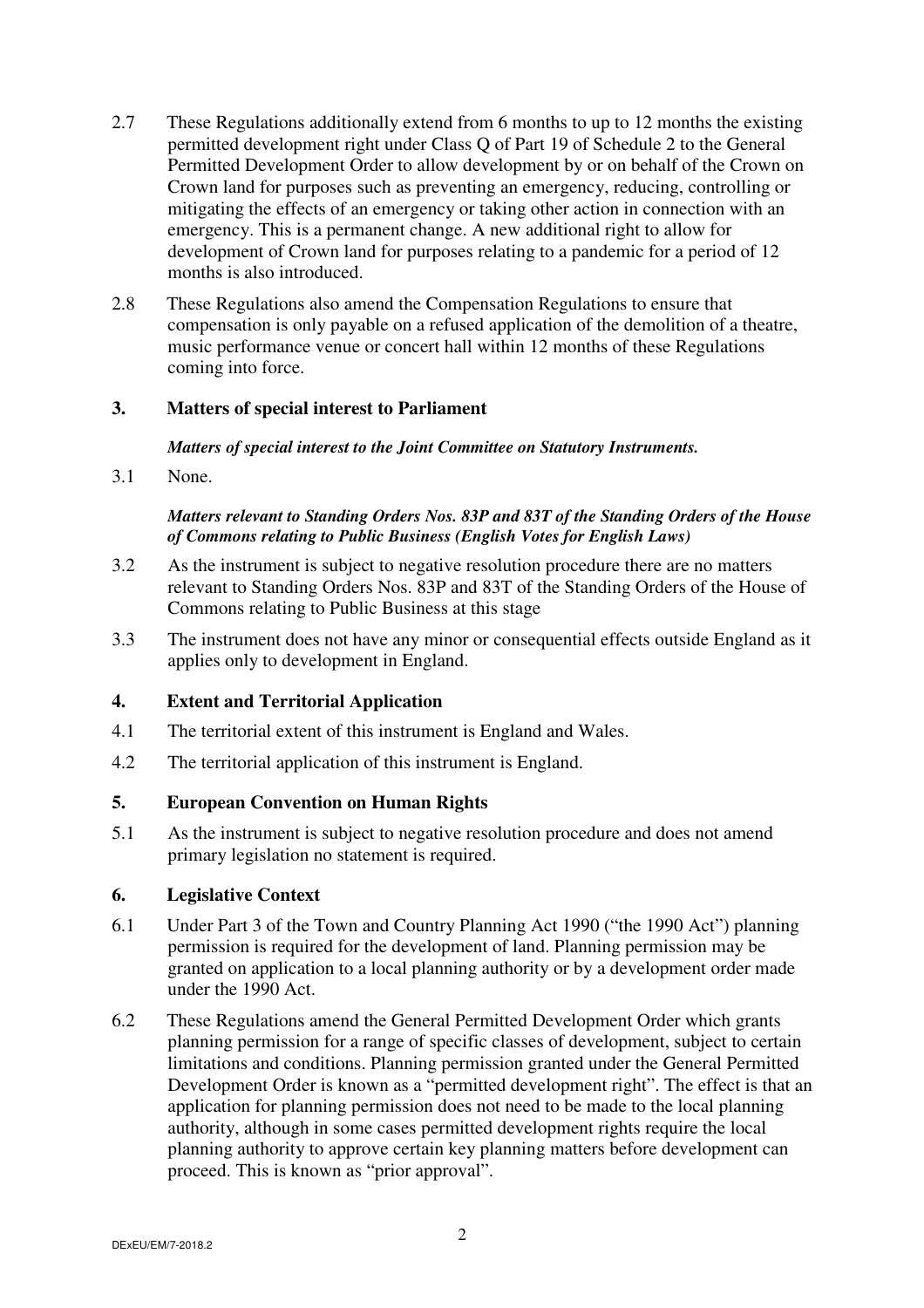6.3 The Town and Country Planning (Compensation) (England) Regulations 2015 can limit or exclude, in specified circumstances, the liability of local planning authorities to pay compensation on withdrawal of a permitted development right contained within the General Permitted Development Order.

# **7. Policy background**

# *What is being done and why?*

- 7.1 Permitted development rights have an important role to play in the planning system. They provide a more streamlined planning process with greater planning certainty, while at the same time allowing for local consideration of key planning matters through a light-touch prior approval process. They can benefit public bodies by allowing them to respond to particular challenges and emergencies quickly without the need to go through the formal planning application process.
- 7.2 There are certain developers who have provided housing under national permitted development rights, which is below an acceptable standard, and as a result we have introduced a requirement that all new homes delivered under permitted development rights are no smaller than 37 square metres and meet the nationally described space standards, to ensure that homes are suitable for all occupiers.
- 7.3 In response to the coronavirus pandemic a number of temporary permitted development rights were put in place in March, April and June 2020. These were delivered through the Town and Country Planning (General Permitted Development) (England) (Amendment) Order 2020 (SI 2020/330) to allow for the temporary provision of takeaway food from restaurants, cafes and pubs; the Town and Country Planning (General Permitted Development) (Coronavirus) (England) (Amendment) Order 2020 (SI 2020/412) which allows emergency development by a health service body or local authority; and the Town and Country Planning (General Permitted Development and Miscellaneous Amendments) (England) (Coronavirus) Order 2020 (SI 2020/632) to allow a local authority to hold a market for an unlimited number of days and provide an additional allowance for the temporary use of land. These rights have been used by local authorities and health service bodies to support communities through additional service and health provision and help businesses to continue to operate. An extension of these temporary rights will enable businesses to operate and vital facilities to continue to respond to coronavirus and, if necessary, provide services while an application for planning permission for longer term use is considered by the local planning authority in line with local and national policy.
- 7.4 These Regulations amend the General Permitted Development Order as follows:

# *Amendment in relation to space standards*

- 7.5 Regulation 3 of these Regulations amends Article 3 of the General Permitted Development Order to ensure that permission is not granted under Schedule 2 to that Order unless each dwellinghouse complies with the nationally described space standards which were published by the Department of Communities and Local Government on 27 March 2015, which should be read together with the notes added on 19 May 2016.
- 7.6 This change will ensure that all new homes provided through permitted development rights meet a minimum space per occupier and bedroom. These standards are reflected in Gross Internal Area measured and denoted in square metres  $(m<sup>2</sup>)$ . In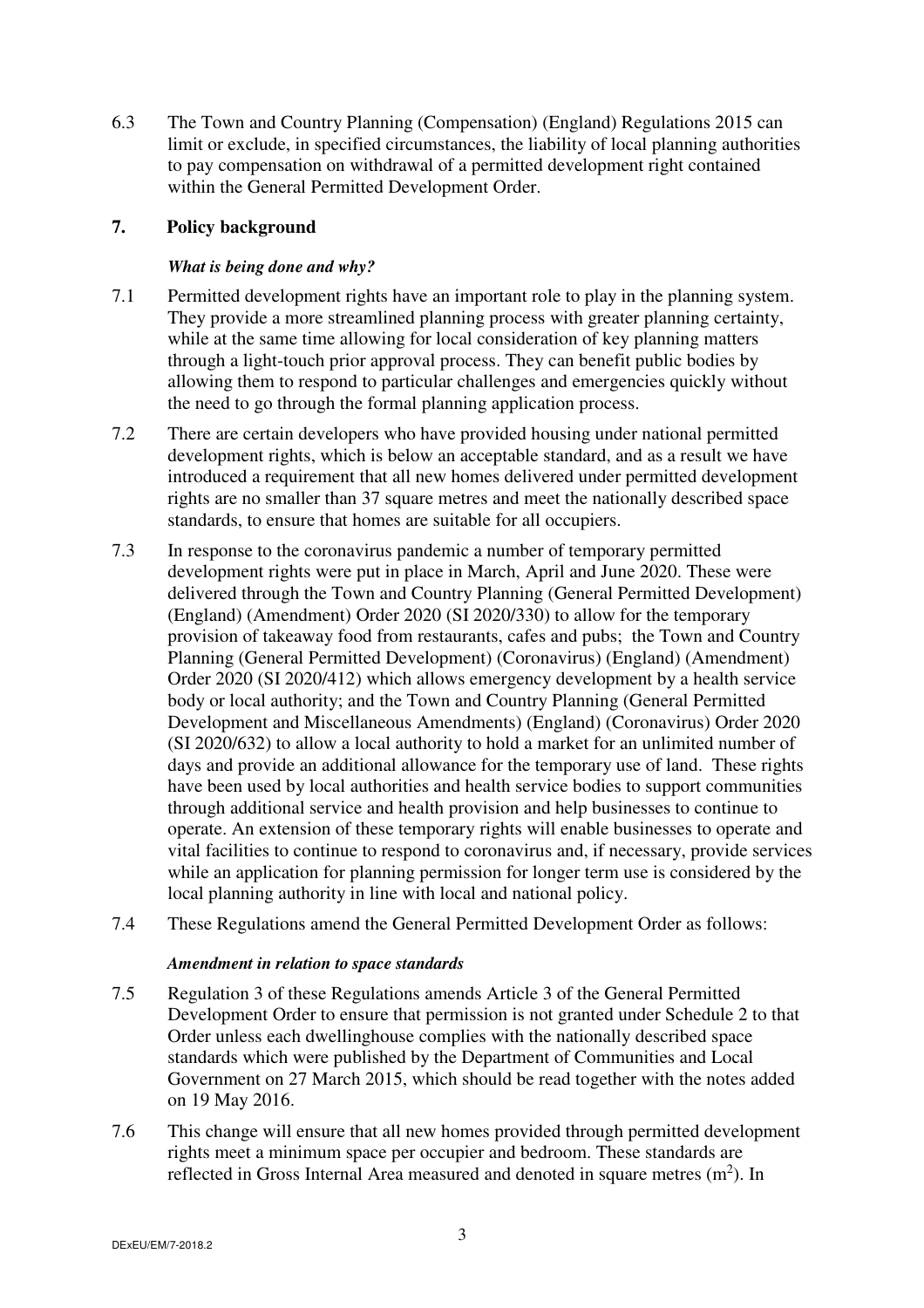particular the gross internal floor area of any new homes must also, as a minimum, be no smaller than 37 square metres, including where this may provide a studio flat.

- 7.7 The detailed nationally described space standards can be found online https://www.gov.uk/government/publications/technical-housing-standards-nationallydescribed-space-standard.
- 7.8 In relation to homes delivered under permitted development rights, this requirement will come into effect on 6 April 2021, and will apply to applications for prior approval submitted on or after that date.
- 7.9 These Regulations amend Schedule 2 to the General Permitted Development Order as follows:

#### *Permitted development right for the temporary use of land*

- 7.10 To continue to assist businesses these Regulations amend the right under Class BA of Part 4 of Schedule 2 of the General Permitted Development Order providing an additional number of days which land can be used temporarily for any purpose from 1 January 2021 to 31 December 2021. This measure will continue to enable the provision of additional space to hold outdoor events, helping businesses to operate safely.
- 7.11 Regulation 4 amends Class BA of Part 4 of Schedule 2 of the General Permitted Development Order to allow for the additional temporary use of land from 1 January 2021 to 31 December 2021. This amended right allows land to be used temporarily for no more than 28 days within that period, of which no more than 14 days can be for holding a market or for motor car and motorcycle racing. The right also allows the erection of moveable structures such as stalls or a marquee on that land. It is available in addition to the existing permitted development right for the temporary use of land in Class B of Part 4 of Schedule 2 of the General Permitted Development Order. The right is time-limited and will cease to have effect from 1 January 2022. If the developer is also a local authority, then in addition to using their allowance under Class B and Class BA of Part 4 to use land for any purpose, they can also use Class BA of Part 12 of Schedule 2 to hold a market for any number of days until 23 March 2022, as set out in paragraph 7.22 below.
- 7.12 For the avoidance of doubt, this amendment will come into force on 1 January 2021. The existing right allowing the temporary use of land from 1 July 2020 to 31 December 2020 will continue to have effect until that date.

# *Amendment to permitted development right to allow the temporary provision of takeaway food*

- 7.13 Regulation 5 of these Regulations extends a temporary permitted development right under Class DA in Part 4 of Schedule 2 of the General Permitted Development Order to allow restaurants and cafes, and drinking establishments such as pubs and those with expanded food provision, to provide a takeaway or delivery service for hot or cold food which has been prepared for consumers, for collection or delivery, to be consumed, reheated or cooked by consumers off the premises.
- 7.14 These Regulations extend the temporary period after which this right will cease to have effect from the 23 March 2021 to the 23 March 2022.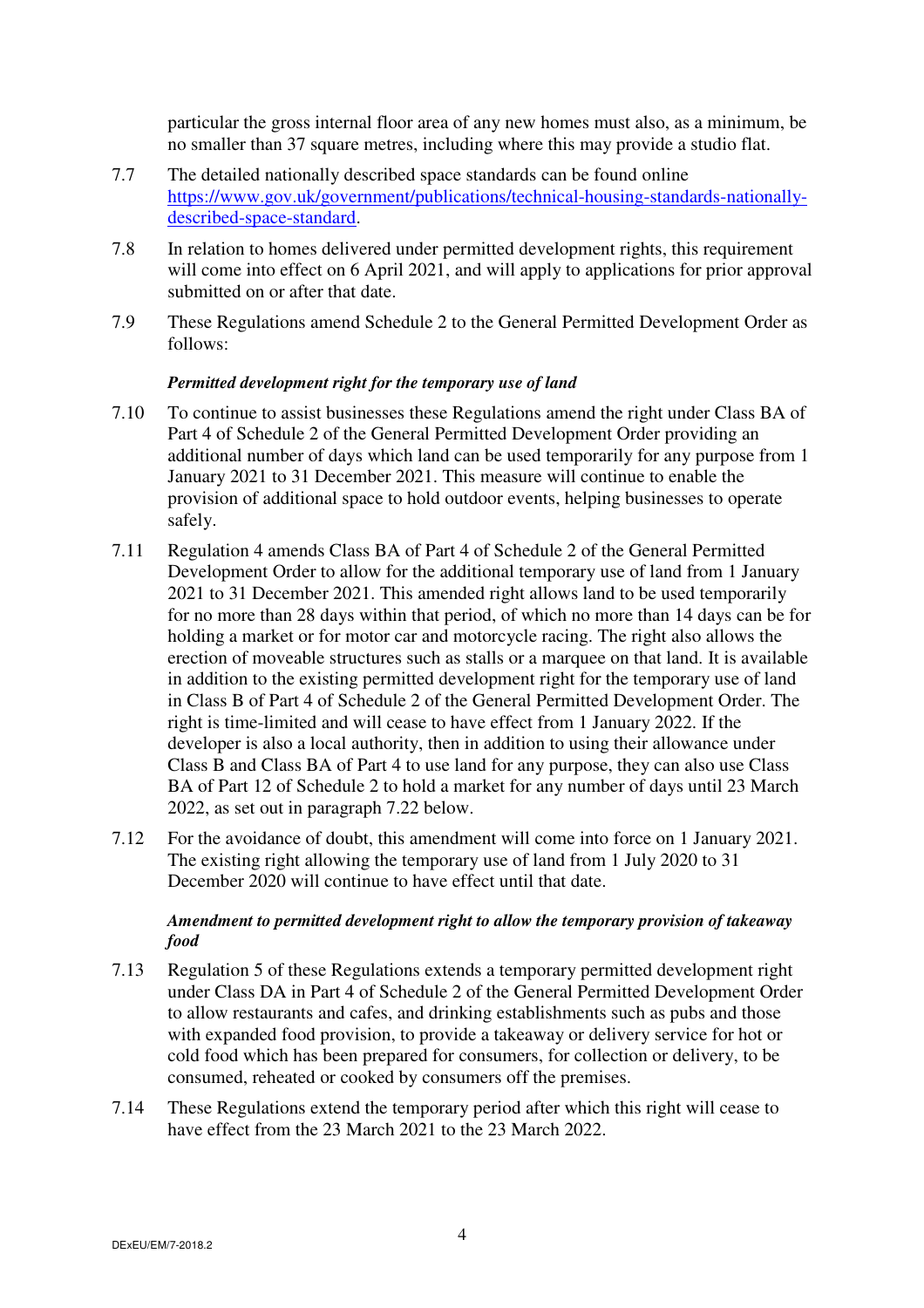- 7.15 There is no need for businesses to re-notify the local planning authority if the site will continue to be used for the temporary provision of takeaway food if they have done so prior to the extension of this right.
- 7.16 To support restaurants and pubs and ensure they can recover after the end of the crisis, the premises will retain their original use class during the period of when the permitted development right in the Order is used. Consequently the building and the land within its curtilage would remain in its previous lawful use. For the avoidance of doubt, after the relevant period, the premises would revert to its original use. This will not impact on any permitted development rights the premises have under their original uses.
- 7.17 For the avoidance of doubt, the right will apply to those pubs listed as Assets of Community Value to help support them and the local community.

#### *Exempting concert halls, venues for live music performance and theatres from the permitted development rights for demolition of a building*

- 7.18 Regulation 6 of these Regulations makes a permanent amendment to Class B in Part 11 of Schedule 2 to the General Permitted Development Order by exempting concert halls, venues for live music performance and theatres from the permitted development right for the demolition of a building.
- 7.19 This is to protect the theatre and live music venue industry, meaning any proposal for demolition of such venues is to receive local consideration as part of a planning application in accordance with the local plan for the area, national planning policy and any other material considerations.
- 7.20 The Written Ministerial Statement of 14 July 2020 ref UIN HCWS367 signalled the policy intention of the Government to lay these regulations to prevent the loss of cultural venues.
- 7.21 Regulation 12(3) of these Regulations allows for demolition for which a prior approval has already been granted prior to these Regulations coming into force, or where an application for prior approval has been submitted prior to 3 December 2020, to continue as if this amendment has not been made.
- 7.22 Amendment to permitted development right to hold a market
- 7.23 Regulation 7 of these Regulations also amends Class BA in Part 12 of Schedule 2 of the General Permitted Development Order, extending the expiry date of this measure from 23 March 2021 to 23 March 2022. This right allows a market to be held, by or on behalf of a local authority on an unlimited number of days. It also allows the erection of moveable structures, such as stalls or awnings. The right is time-limited and will cease to have effect from 23 March 2022.
- 7.24 As set out in paragraph 7.10 above then in addition to using their allowance under Class B and Class BA of Part 4 to use land any purpose, a local authority can also use this right to hold a market for any number of days until 23 March 2022.

# *Amendment to permitted development right to allow for development by local authorities and health service bodies in relation to emergencies*

7.25 Regulation 8 of these Regulations extends the temporary period for the permitted development right under Class A in Part 12A of Schedule 2 to allow local authorities and health service bodies to carry out development (both works and change of use) of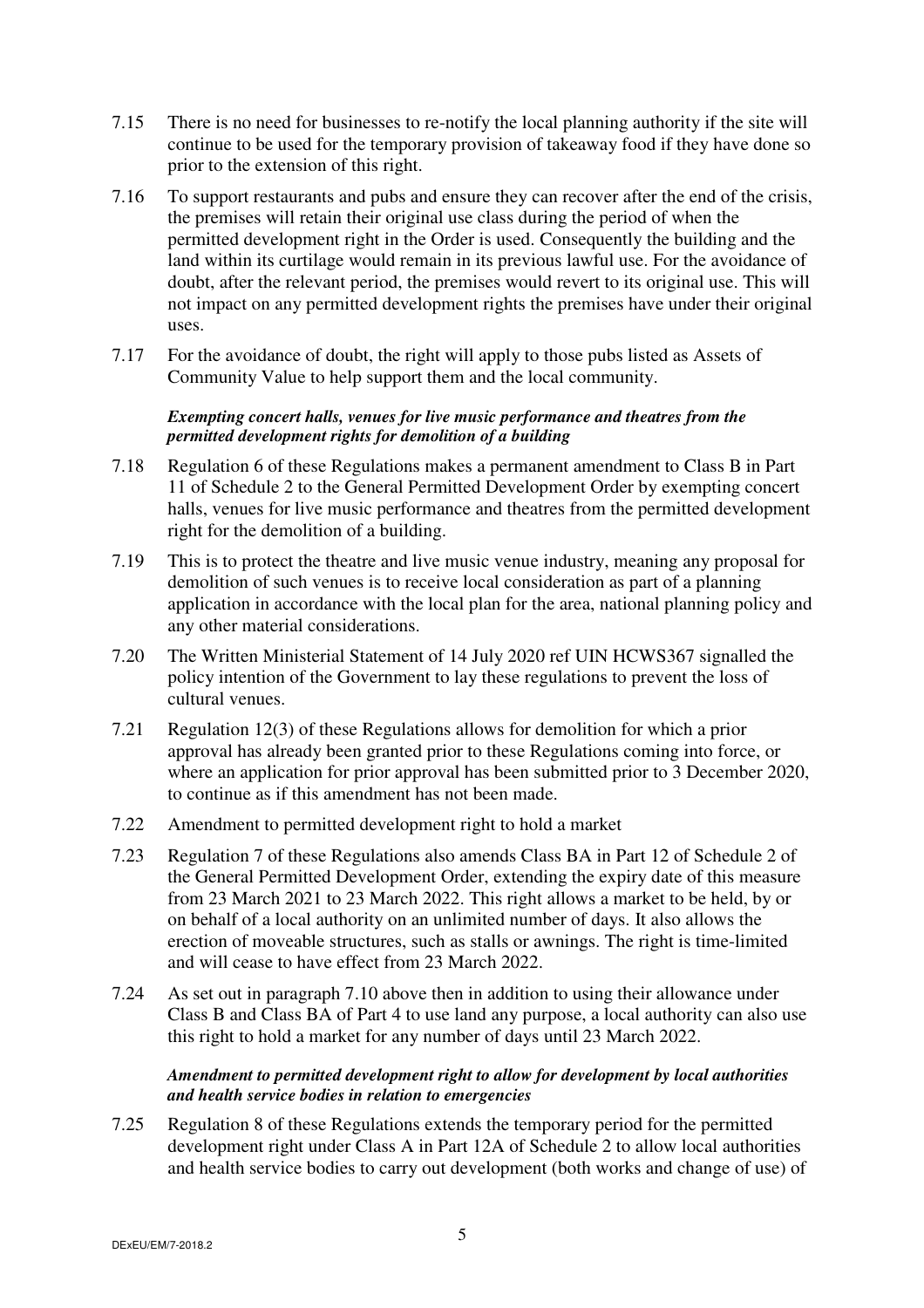facilities required in undertaking their roles responding to the spread of coronavirus, without a requirement to submit a planning application.

- 7.26 These Regulations extend the temporary period after which this right will cease to have effect from 31 December 2020 to 31 December 2021.
- 7.27 This temporary right is being extended due to the ongoing spread of coronavirus and the need to secure capacity in the NHS over the winter months, through for example the provision of the Nightingale Hospitals.

# *Amendment to permitted development right to allow for development by the Crown relating to an emergency*

- 7.28 Regulation 9 of these Regulations amends the permitted development right to allow for development by the Crown relating to an emergency under Class Q in Part 19 of Schedule 2.
- 7.29 This amendment allows for an extension of the time period for which development can take place, from 6 months to 12 months and is a permanent amendment.
- 7.30 This recognises that a national effort to tackle emergencies may extend beyond 6 months, such as enabling Courts and test and trace facilities to continue to operate without interruption.
- 7.31 This also amends the requirement to restore the land to its original condition allowing for continued use where planning permission for that development has been granted either through another permitted development right or under an application for permission under Part 3 of the Town and Country Planning Act 1990.

#### *Permitted development right for development by the Crown relating to a pandemic*

- 7.32 Regulation 10 of these Regulations inserts a new permanent permitted development right to allow for development by the Crown for the purposes of preventing a pandemic, reducing, controlling or mitigating the effects of a pandemic, or taking other action in connection with a pandemic under Class QA of Part 19 of Schedule 2.
- 7.33 This new permanent right allows for development by the Crown in the case of a pandemic for up to 12 months. This right is additional to that under Part Q of Part 19 of Schedule 2 which allows for emergency development by the Crown for up to 6 months.
- 7.34 This right is granted subject to a condition that the land must be restored to its original condition prior to development, and any buildings, plant, machinery, structures and erections permitted under Class QA must be removed. This requirement to restore the land to its original condition does not apply where permission has been granted for that development under another permitted development right or an application under Part 3 of the Town and Country Planning Act 1990.
- 7.35 The existing permitted development right in Class Q of Part 19 has been used to address matters from the current Covid-19 pandemic, which is an emergency for the purposes of development allowed by the right. This additional right (Class QA) provides a further period of development for matters relating to a pandemic, and can be used in addition to the right in Class Q to address an emergency.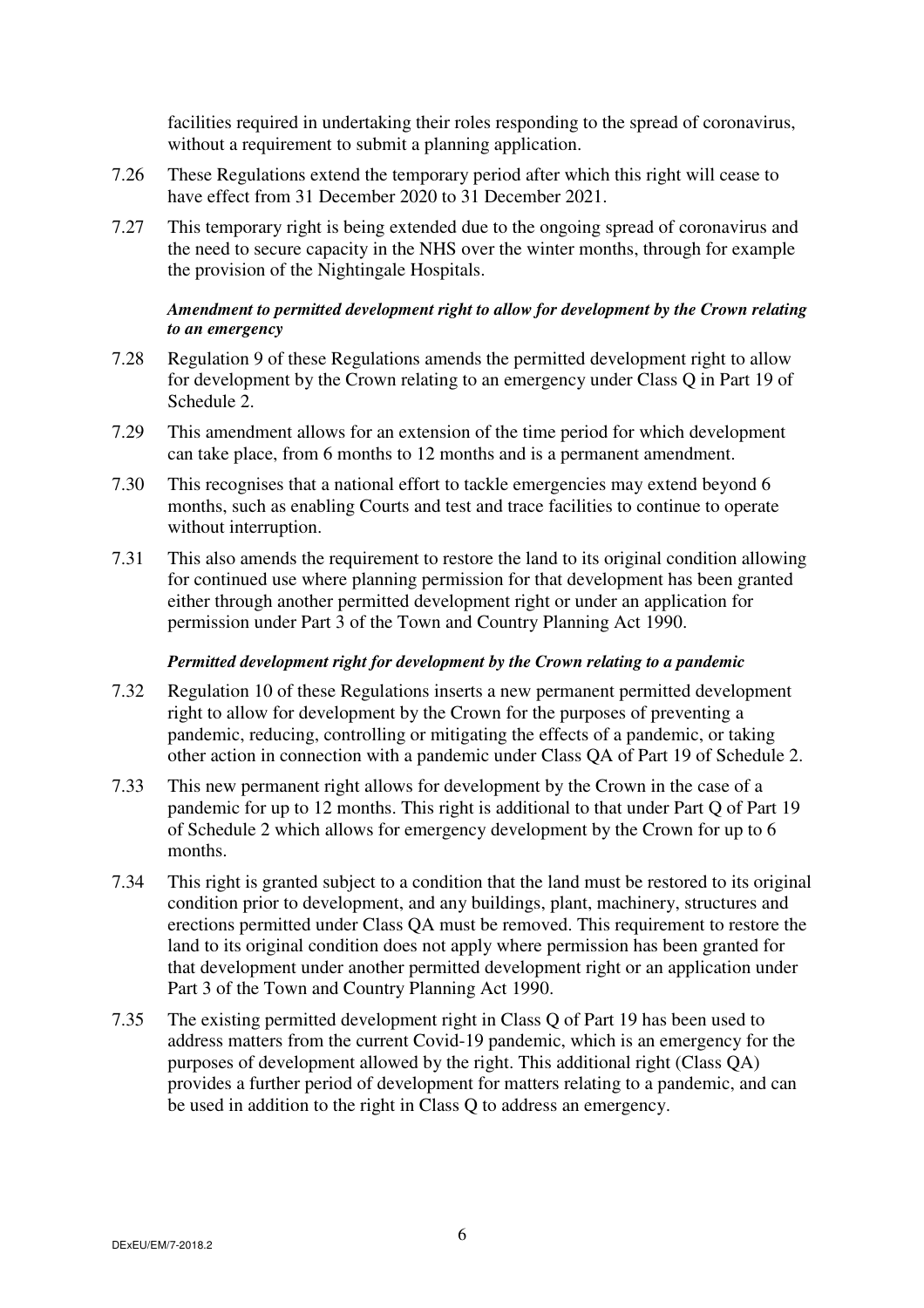#### *The Compensation Regulations*

7.36 Regulation 11 of the Regulations amends the Compensation Regulations by adding Class B of Part 11 of Schedule 2 to the General Permitted Development Order in so far as it relates to the demolition of a theatre, music performance venue or concert hall into the list of permitted development rights for which compensation on withdrawal of the right is limited in various ways provided for in the Compensation Regulations. The effect of this regulation is that as the amendments to Class B remove rights to demolish theatres, music venues and concert halls, compensation is only payable in respect of refusal of planning applications made within 12 months beginning on the date that the regulation took effect.

# *Transitional and saving provisions*

- 7.37 Regulation 12(1) of the Regulations allows for development which has previously been granted, by the prior approval of details, the determination that prior approval is not required, by appeal, or by the expiration of 56 days from the date the local planning authority received the application under Class M, N, O, P, PA or Q of Part 3 (Changes of use) and Class A, ZA, AA, AB, AC or AD of Part 20 (Construction of New Dwellinghouses) of Schedule 2 of the General Permitted Development Order to continue without the requirement to meet the nationally described space standards.
- 7.38 Regulation 12(2) of the Regulations allows for development for which an application for prior approval or an appeal has been submitted under Class M, N, O, P, PA or Q of Part 3 or Class A, ZA, AA, AB, AC or AD of Part 20 of Schedule 2 of the General Permitted Development Order before the 6 April 2021 to proceed without the requirement to meet the nationally described space standards.

# **8. European Union (Withdrawal) Act/Withdrawal of the United Kingdom from the European Union**

8.1 This instrument does not relate to withdrawal from the European Union / trigger the statement requirements under the European Union (Withdrawal) Act.

# **9. Consolidation**

9.1 The General Permitted Development Order was consolidated in 2015. This is the twentieth amending instrument to the General Permitted Development Order. There are no current plans for a further consolidation.

# **10. Consultation outcome**

10.1 The introduction of a space standard in residential permitted development rights is informed by MHCLG commissioned research *'Research into the quality standard of homes delivered through change of use permitted development rights'* July 2020 and the ongoing review of housing delivery. The existing temporary rights which these Regulations extend regarding provision of takeaway food and emergency development by local authorities and health service bodies have operated effectively, and due to their introduction to assist in the response to the Covid-19 pandemic we have not consulted on these. Similarly, the extension of permanent rights for emergency Crown development and the new right for Crown development in case of a pandemic will support important measures in response to the Covid-19 pandemic including test and trace facilities and Court facilities and are therefore likely to be uncontroversial.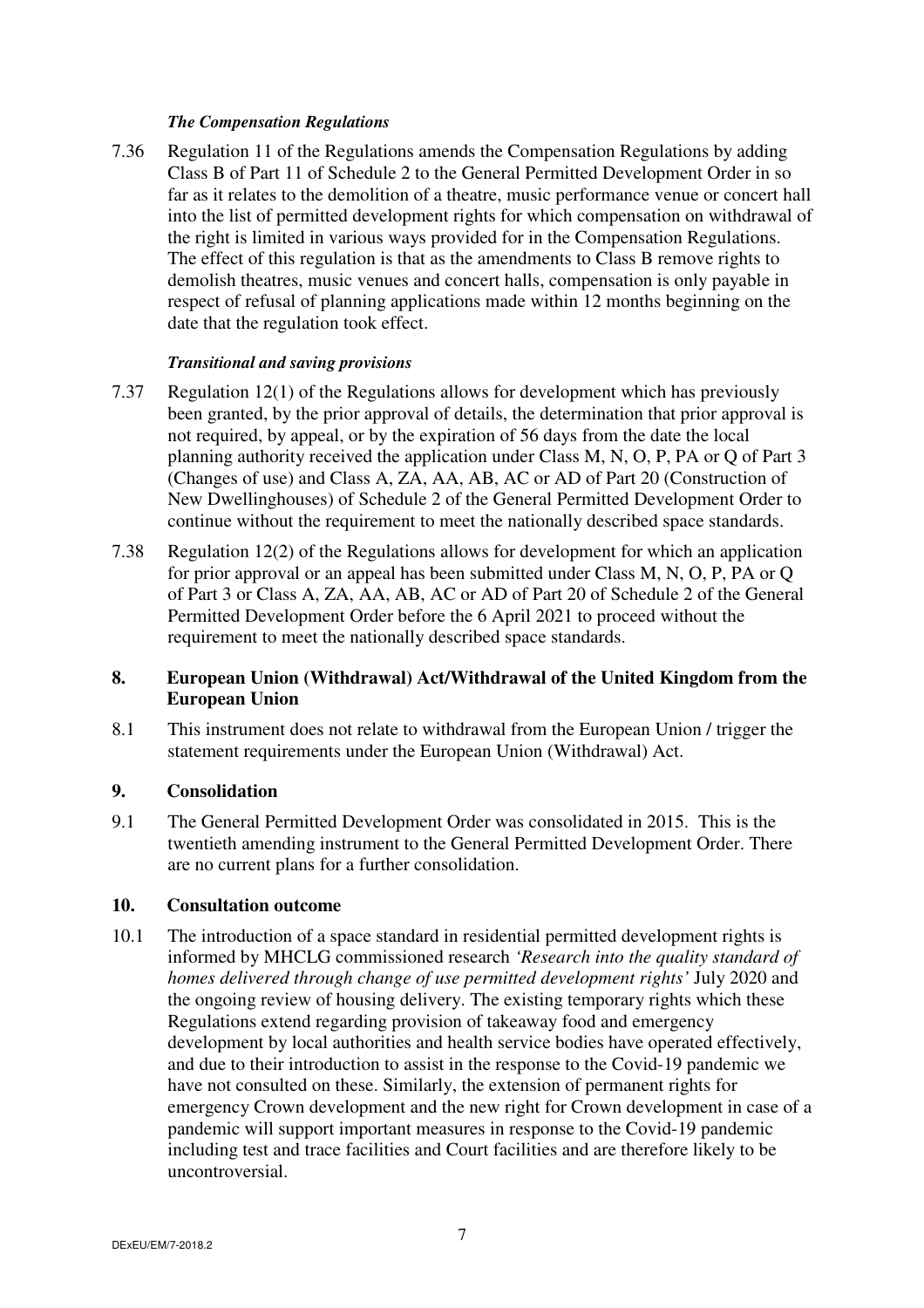# **11. Guidance**

11.1 The nationally described space standards can be found online at https://www.gov.uk/government/publications/technical-housing-standards-nationallydescribed-space-standard. There are no plans to issue specific statutory guidance for this instrument.

# **12. Impact**

- 12.1 The impact on business, charities or voluntary bodies will vary between measures. This is explained below.
- 12.2 The impact on the public sector is also explained in relation to measures which will impact it below.
- 12.3 Ensuring homes built through permitted development rights must comply with the nationally described space standards will prevent a small number of developers from providing homes below an acceptable standard using permitted development rights. The change makes clear that homes provided under permitted development rights must comply with these standards.
- 12.4 The amendment in relation to the temporary provision of takeaway food will result in a benefit to owners of permitted venues as they will not need to apply to the local planning authority for this temporary use. The measure is temporary.
- 12.5 The impact on business, charities or voluntary bodies of the removal of theatres, music venues or concert halls from permitted development right to demolish and rebuild will mean that owners need to apply to their local planning authority for permission to demolish such buildings, resulting in an application fee. This may impact on a small number of owners as many of the buildings in this category are listed buildings and would not have been eligible for permitted developments of this nature. Few of these buildings have been demolished and rebuilt over the last decade.
- 12.6 The extensions to the temporary use of land for markets, use of Crown land for development and permitted development rights for the development of land relating to public health buildings directly affect public bodies. These temporary changes will help provide flexibility to local authorities and health bodies in dealing with the coronavirus pandemic as well as reducing administrative burdens from not needing to seek full planning permission.
- 12.7 Most of the amendments in this instrument are either temporary, directly impact the public sector or have small direct impacts on business. Therefore, a full impact assessment has not been provided for every amendment in these Regulations. An assessment is being prepared for the temporary provision of takeaway food and for the introduction of mandatory space standards for homes delivered through permitted development rights, and these will be published on legislation.gov.uk in due course.

# **13. Regulating small business**

- 13.1 The legislation applies to activities that are undertaken by small businesses.
- 13.2 Where businesses are directly impacted as a result of these amendments small businesses are impacted in the same way as larger businesses and are not treated differently.
- 13.3 The extension to the temporary permitted right to allow businesses to serve takeaway food without planning permission will benefit businesses and in particular small